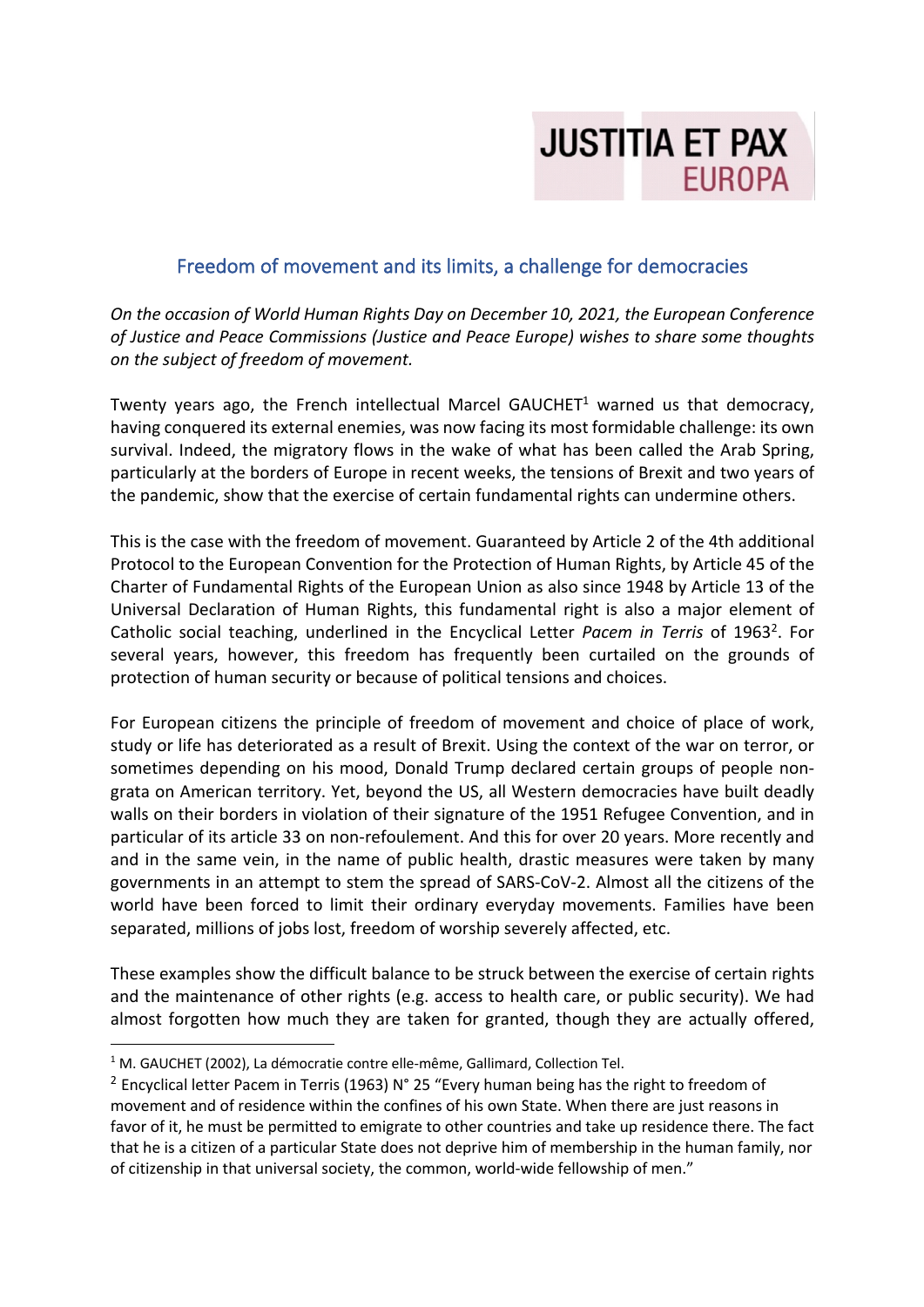guaranteed and implemented by our States. While it is common to see restrictions on freedom of movement in countries where the democratic tradition seems fragile or recent, the question is particularly delicate for our more mature democracies, since they must configure these restrictions within the framework of the rule of law. This presupposes and requires respect for legislative and constitutional procedures on the part of governments, the possibility for citizens to express their views (with respect for public order) and to take legal action and not least the limitation in time and place of these measures to a minimum.

In this regard, jurisprudence is essential because the work of justice helps us to discern. For example, the European Court of Human Rights, has underlined that the protection of citizens can require restrictions on this freedom of movement in countries where democracy is firmly established<sup>3</sup>. On the occasion of the Covid-19 pandemic, and the strict containment measures taken to combat the spread of the virus and the endangering of populations, it ruled that such a measure, put in place by Romania, is not akin to deprivation of liberty or house arrest, despite its strong impact on freedom of movement.<sup>4</sup> By contrast, when an Italian citizen complained about an Italian law allowing a court to pronounce preventive measures against people whose behavior was deemed dangerous, it found in favor of the complaint. Indeed, with these measures, a citizen could become the subject of a measure of surveillance or house arrest, whilst the complainant had seen this sentence given on the basis of a "tendency to delinquency". The European Court of Human Rights ruled that such a vague measure bordered on the arbitrary and did not justify the restriction on freedom of movement.<sup>5</sup>

While the reasons for reducing the effective exercise of our freedom of movement multiply ("protection of the population", "protection of national security", "territorial integrity", "sovereignty"), intense parliamentary debates, court decisions taken calmly and after due deliberation, as well as informed journalism are essential to help the rulers and the ruled to stress-test the legitimacy of such decisions.

It is in this context, and through the exercise of calm adversarial debates, that the proportionality and legitimacy of the measures can be assessed. Territorial integrity and respect for national sovereignty are thus invoked to limit access to the UK for EU workers and students and likewise in the other direction. Even if we regret this situation, we accept it as the situation that prevails post Brexit. On the other hand, some current access restrictions to enter Belarus are being rejected on the grounds that no legitimate reason is given to justify them. In times of pandemic, a stronger restriction on freedom of movement has been widely accepted because it is based on the right to life, guaranteed by Article 2 of the European Convention for the Protection of Human Rights. The European Court of Human Rights has recalled the existence of a positive obligation incumbent on states to take measures to protect the health of their population.<sup>6</sup>

Human Rights are therefore to be held in balance and a balance must be sought and found collectively in the face of cross-border threats. In addition to the proportionality of the restrictions on rights and freedoms, their limitation in time is essential. Serious risk pertains

<sup>3</sup> ECHR, case BAUMANN vs France, 22 August 2001

<sup>4</sup> ECHR, case TERHEŞ vs Romania, 13 April 2021

<sup>5</sup> ECHR, case TOMASSO vs Italy, 23 February 2017

<sup>6</sup> ECHR, case LOPES DE SOUSA FERNANDES vs Portugal, 19 December 2017